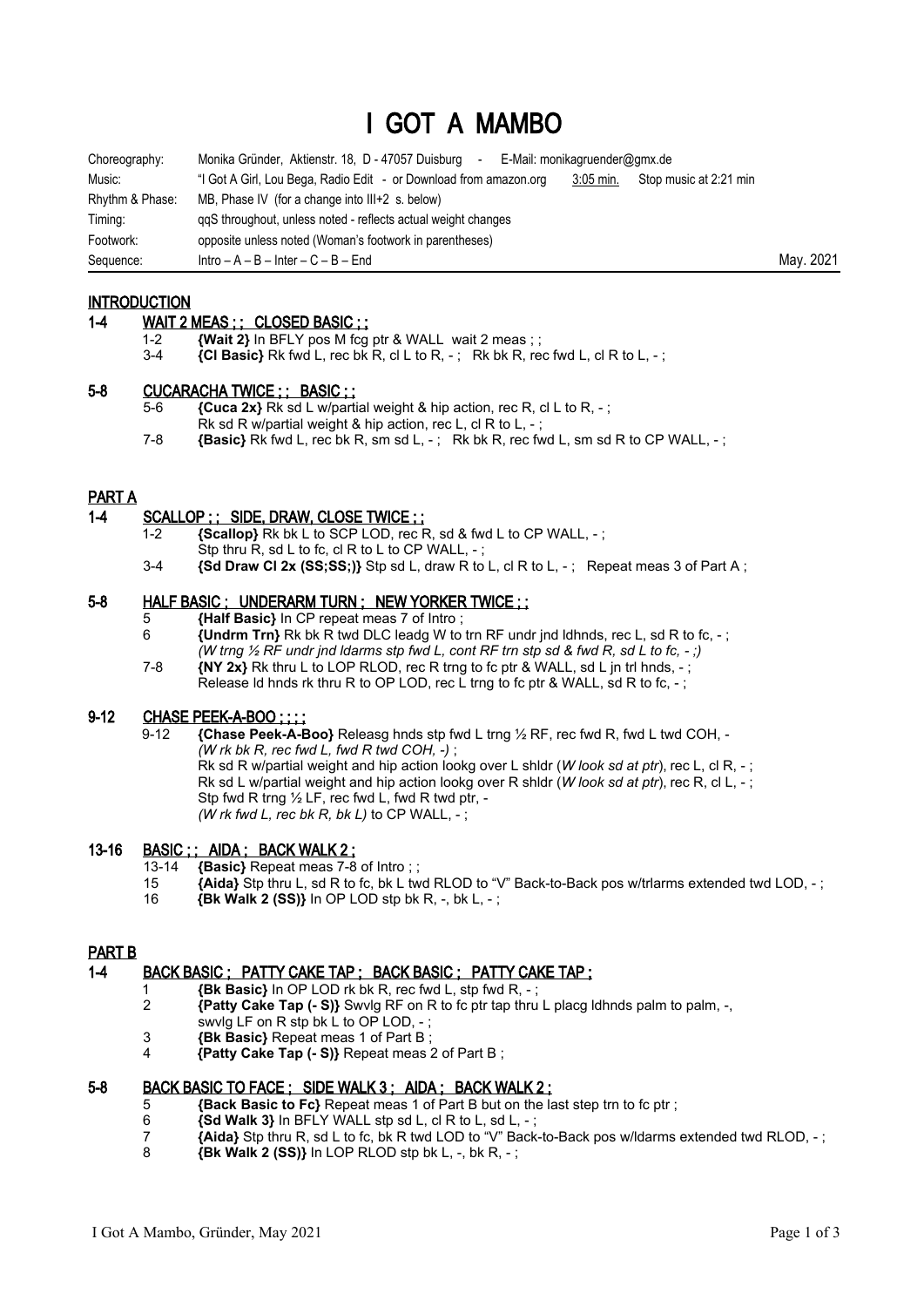# 9-12 BACK BASIC ; PATTY CAKE TAP ; BACK BASIC ; PATTY CAKE TAP ;

- 9 **{Bk Basic}** In OP RLOD rk bk L, rec fwd R, stp fwd L, -<br>10 *{Patty Cake Tap (- S)}* Swylg I F on L to fc ptr tap thru I
- 10 **{Patty Cake Tap (- S)}** Swvlg LF on L to fc ptr tap thru R placg trlhnds palm to palm, -,
- swvlg RF on L stp bk R to LOP RLOD, -;
- 11 **{Bk Basic}** Repeat meas 9 of Part B;<br>12 **{Patty Cake Tap (- S)}** Repeat meas 1
- 12 **{Patty Cake Tap (- S)}** Repeat meas 10 of Part B ;

## 13-16 BACK BASIC TO FACE ; SIDE WALK 3 ; MAN UNDERARM TURN ; LADY UNDERARM TURN ;

- 13 **{Bk Basic to Fc}** Repeat meas 9 of Part B but on the last step trn to BFLY ;
	- 14 **{Sd Walk 3}** In BFLY WALL stp sd R, cl L to R, sd R, ;
- 15 **{M Undrm Trn}** Trng ½ RF undr jnd trlarms stp fwd L, cont RF trn stp sd & fwd R, sd L to fc, ; *(W rk bk R twd DRW while M trns RF undr jnd trlhnds, rec L, sd R to fc, - ;)*
- 16 **{W Undrm Trn}** Joining ldhnds & releasg trlhnds repeat meas 6 of Part A ;

# INTER

# 1-4 BASIC ; ; NEW YORKER TWICE ; ;

- 1-2 **{Basic}** Repeat meas 7-8 of Intro ; ;<br>3-4 *INY 2x}* Repeat meas 7-8 of Part A
- 3-4 **{NY 2x}** Repeat meas 7-8 of Part A ; ;

## 5-8 CLOSED BASIC ; ; CUCARACHA TWICE ; ;

- 5-6 **{Cl Basic}** Repeat meas 3-4 of Intro ; ;
- 7-8 **{Cuca 2x}** Repeat meas 5-6 of Intro ; ;

## PART C

## 1-4 SIDE, DRAW, CLOSE ; CUCARACHA TWICE ; ; SIDE, DRAW, CLOSE ;

- 1 **{Sd Draw Cl (SS)}** Repeat meas 3 of Part A ;
- 2-3 **{Cuca 2x}** Repeat meas 5-6 of Intro ; ;
- 4 **{Sd Draw Cl (SS)}** Repeat meas 3 of Part A ;

## 5-8 BASIC ; ; NEW YORKER TWICE ; ;

5-6 **{Basic}** Repeat meas 7-8 of Intro ; ; 7-8 **{NY 2x}** Repeat meas 7-8 of Part A ; ;

# 9-12 CHASE PEEK-A-BOO ; ; ;

9-12 **{Chase Peek-A-Boo}** Repeat meas 9-12 of Part A ; ; ; ;

## 13-16 BASIC ;; AIDA, WALK BACK 2; Repeat meas 13-16 of Part A ; ; ; ;

# ENDING

- 1-2 BASIC ; ; SCALLOP ; ;
	- 1-2 **{Basic}** Repeat meas 7-8 of Intro ; ;<br>3-4 **{Scallop}** Repeat meas 1-2 of Part
	- 3-4 **{Scallop}** Repeat meas 1-2 of Part A ; ;

# 5-8 CUCARACHA TWICE ; ; HALF BASIC ; NEW YORKER ;

- 5 **{Cuca 2x}** Repeat meas 5-6 of Intro ; ;
- 7 **{Half Basic}** In BFLY repeat meas 7 of Intro ;
- 8 **{NY}** Repeat meas 8 of Part A ;

# 9-12 BASIC ; ; SCALLOP ; ;

Repeat meas 1-4 of Part C ; ; ; ;

# 13-16 CUCARACHA TWICE ; ; HALF BASIC ; NEW YORKER ;

Repeat meas 5-8 of Part C;;;;